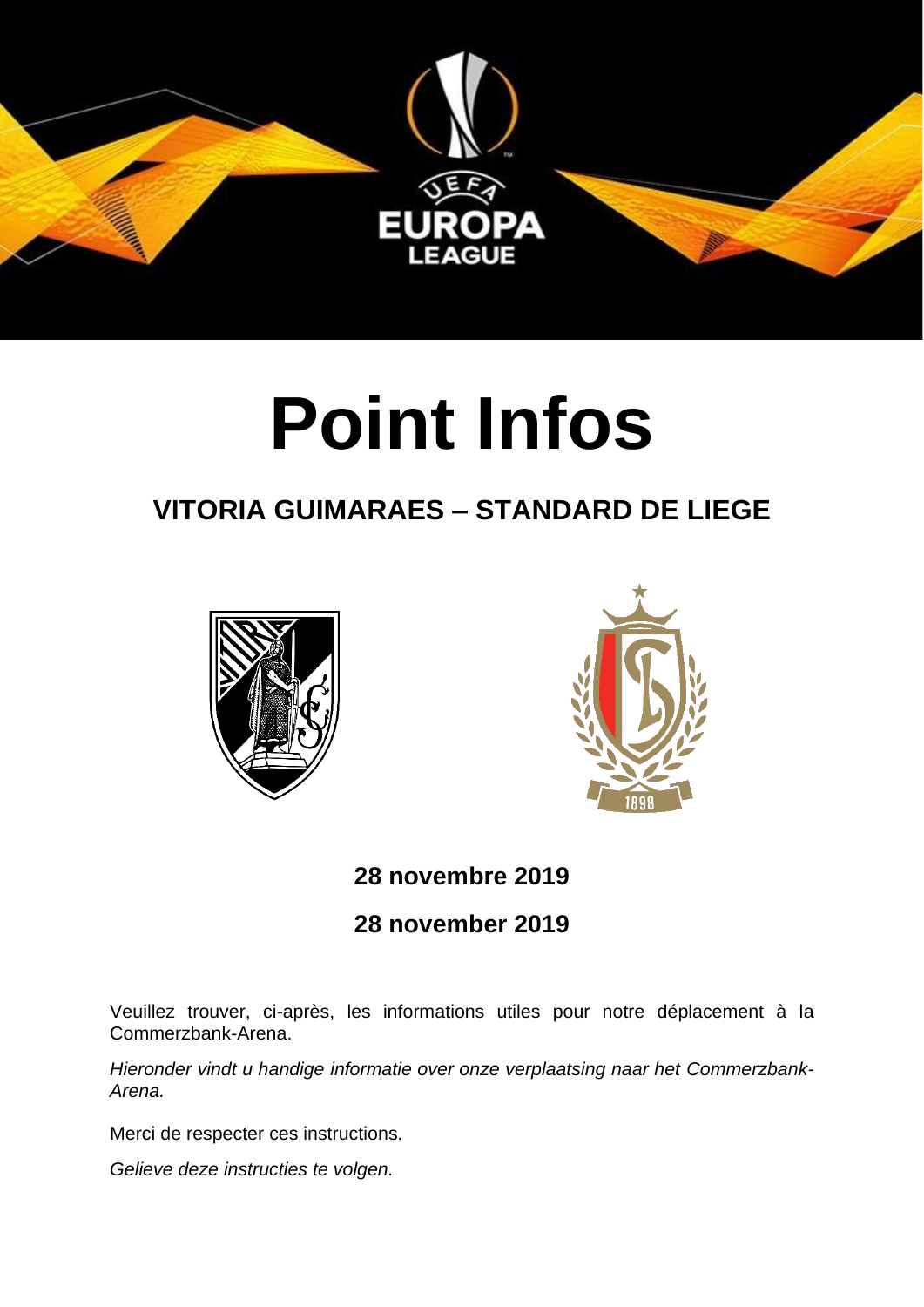18h → ouverture des portes du stade 20h → coup d'envoi du match

*18h* → *Opening van de deuren van het stadion*  $20h \rightarrow \overrightarrow{A}$ *ftrap* 



## **1000 supporters du Standard seront présents !!!**

**1000 supporters van Standard zullen aanwezig zijn!!!**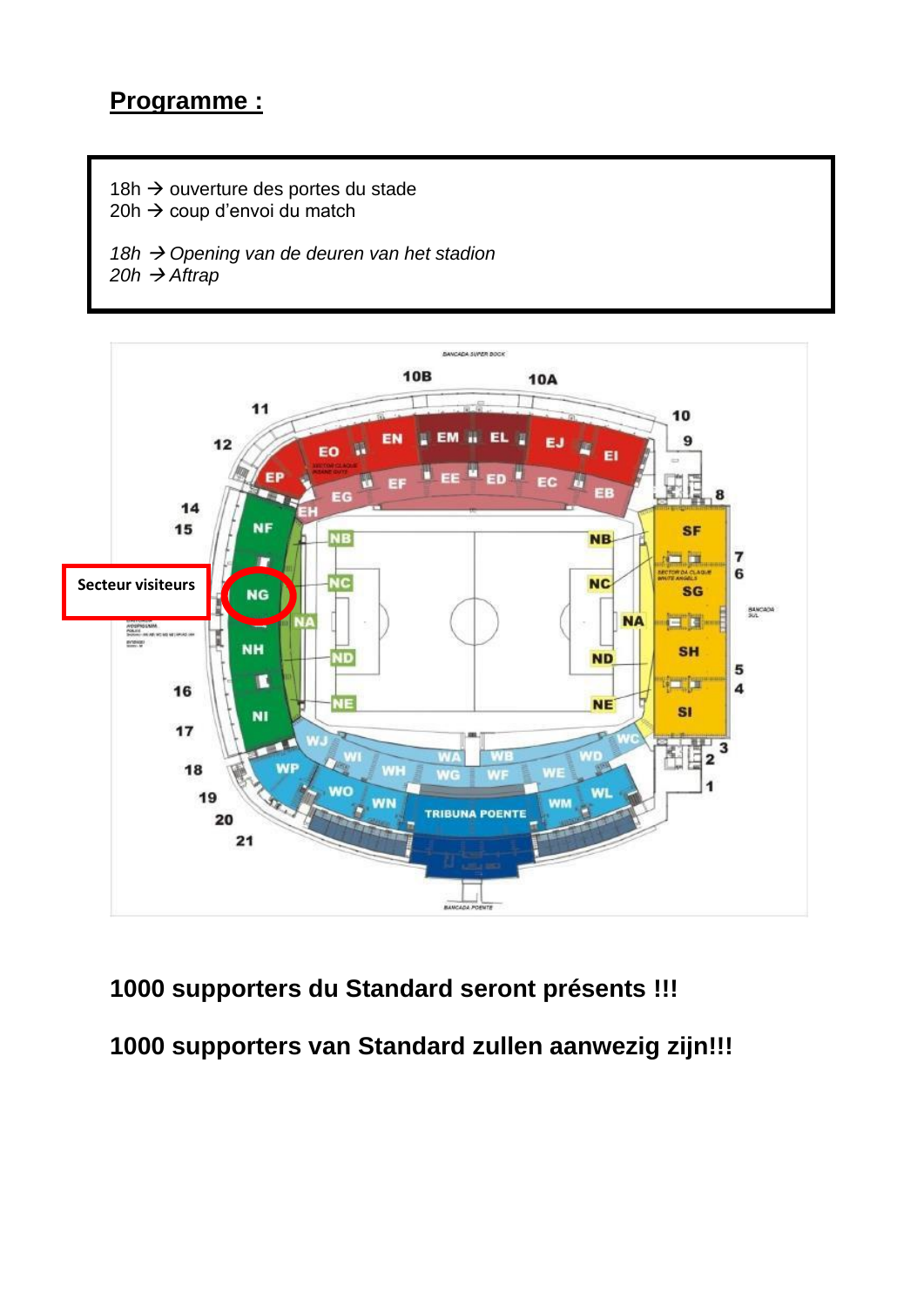## **Accès :**

#### **En voiture:**

To arrive at the *Dom Afonso Henriques Stadium* coming from Oporto highway (A3) exit to the (A7) highway, towards to Famalicão/Guimarães, must leave the highway at the N206 Guimarães/Fafe indication.

#### **En train:**

Oporto (São Bento Raillway Station) to Guimarães Raillway Station and take de bus nº 02 (CENTRAL/ CENTRAL Via Universidade) to *Dom Afonso Henrique* Stadium.

**GPS: Lat** 41°26'40.56"N **Long** 8°18'2.42"W



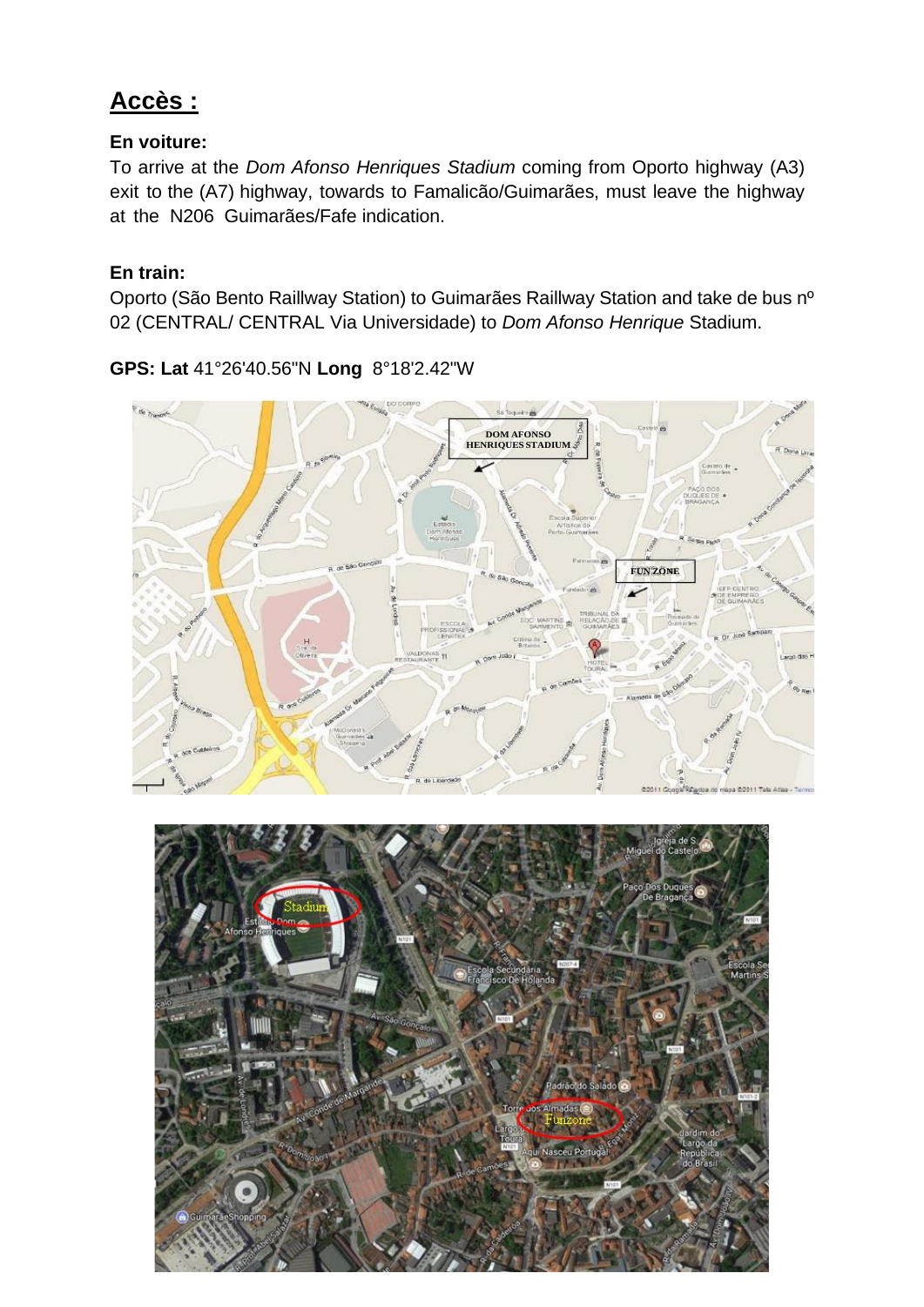#### **Règlement :**

#### **OBJECTOS PROIBIDOS PROHIBITED OBJECTS** 8 ⊗ MATERIAL EXPLOSIVO **RADIOS MAQUINAS FOTOGRÁFICAS COM CÀMARAS DE FILMAR** OBJECTIVAS DE LONGO ALCANCE **RADIOS VIDEO CAMERAS FACAS E ARMAS**<br>KNIVES AND ARMS MATERIAL PIROTECNICO **DARDOS LATAS DE GAS DARTS FIREWORKS GAS CANNISTERS** SERINGAS<br>SYRINGES FERRAMENTAS **EXTINTORES HASTES RÍGIDAS** RIGID CONNECTING ROOS **GARRAFAS** COPOS DE VIDRO LATAS ALTIFALANTES **BUZINAS DE AR COMPRIMIDO BOLAS** CAPACETES CHAPÉUS DE CHUVA AIR HORNS **UMBRELLAS**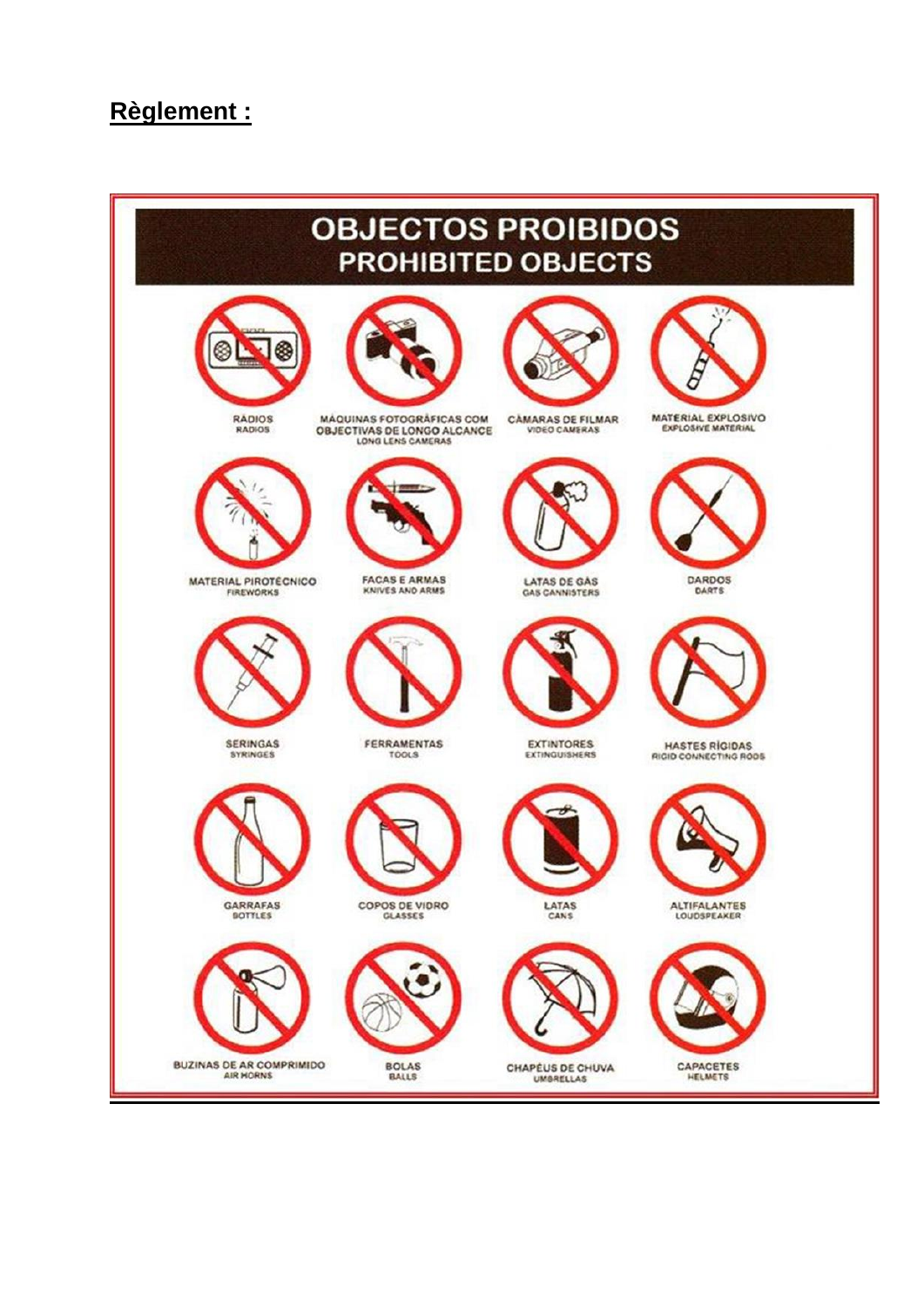- 1. The conditions for the entry of spectators into the Dom Afonso Henriques Stadium (in accordance with Article 22 of Law 39/2009, of 30 July) are, namely:
	- a) The possession of a valid entry ticket;
	- b) Refrain from being under the influence of alcohol, narcotic drugs, psychotropic substances or products with similar effects and accept submission to control and screening tests;
	- c) Refrain from transporting or personally carrying objects or substances that are prohibited or prone to generate or able acts of violence;
	- d) Consent to a prevention and security personal search performed by Stewards aiming at detecting and inhibiting the entry of prohibited substances;
	- e) Consent to the collection of image and sound under the strict terms of the law.
- 2. A valid entry ticket is understood as the ticket for the event at issue, event accreditation, and in the case of members of Vitória S.C., their membership card with respective contributions up-to-date. These documents shall be exhibited to Stewards whenever requested.
- 3. Access to the Dom Afonso Henriques Stadium is barred to all spectators who do not comply with the stipulations in the previous numbers.
- 4. Entrance to the Dom Afonso Henriques Stadium to attend sports events shall only be allowed to people over 3 years of age as long as they possess a valid entry ticket.
- 5. Persons barred from entering the Dom Afonso Henriques Stadium by a decision of a competent entity shall be prohibited from doing so.
- 6. Firearms, missile weapons, cold steel, bottles, tins, drinking glasses, umbrellas, flagsticks made of contusive material and other objects, which by virtue of their characteristics, can endanger the physical integrity of spectators, including explosive or pyrotechnic substances or devices are prohibited in the Dom Afonso Henriques Stadium in accordance with the legislation in force.
- 7. It is forbidden to bring drinks and any food product whatsoever into the Dom Afonso Henriques Stadium.
- 8. The conditions for permanence of spectators in the Dom Afonso Henriques Stadium (in accordance with Article 23 of Law 39/2009, of 30 July) are, namely:
	- a) Refrain from displaying posters, flags, symbols or other signs with offensive messages of a racist or xenophobic nature;
	- b) Refrain from obstructing access and evacuation routes, especially emergency routes;
	- c) Refrain from practicing violent acts that incite violence, racism or xenophobia;
	- d) Refrain from chanting racist or xenophobic songs;
	- e) Refrain from entering areas of reserved access or not intended for the public;